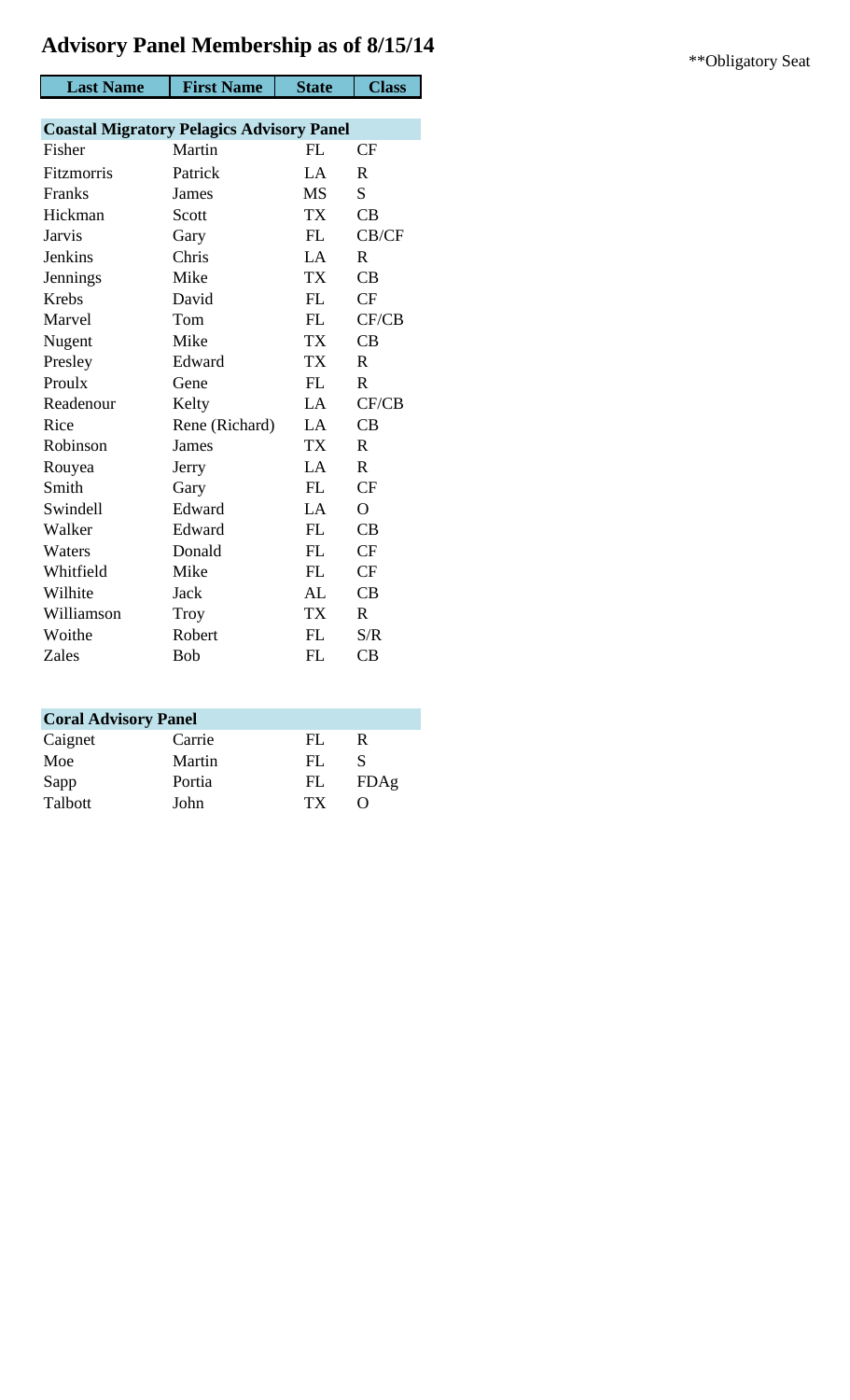# Advisory Panel Membership as of 8/15/14 **\*\***Obligatory Seat

| <b>Data Collection Advisory Panel</b> |                 |           |                |  |
|---------------------------------------|-----------------|-----------|----------------|--|
| Anderson                              | Pam             | FL        | CB             |  |
| <b>Bennett</b>                        | Patrick         | <b>FL</b> | <b>CF</b>      |  |
| Bouchelle                             | Lee             | FL        | $\mathbf{R}$   |  |
| <b>Brown</b>                          | Lon             | <b>TX</b> | CB             |  |
| <b>Bryant</b>                         | <b>Bob</b>      | <b>FL</b> | $\overline{O}$ |  |
| Cantrell                              | Shane           | <b>TX</b> | CB             |  |
| Chudzik                               | <b>Brittany</b> | <b>MS</b> | <b>MDMR</b>    |  |
| Cox                                   | Dean            | FL        | CB/CF          |  |
| Cuba                                  | Thomas          | <b>FL</b> | S              |  |
| <b>DeLaCruz</b>                       | Jason           | <b>FL</b> | CF             |  |
| Delaune                               | Suzanne         | LA        | <b>LDWF</b>    |  |
| Eicke                                 | F.J.            | <b>MS</b> | $\mathbf R$    |  |
| Ferrera                               | Jack            | FL        | <b>CCA</b>     |  |
| Frady                                 | Troy            | AL        | CB             |  |
| Gorst                                 | <b>Brad</b>     | FL        | CB             |  |
| Hanson                                | Chad            | FL        | EN             |  |
| <b>Hill</b>                           | Matt            | <b>MS</b> | <b>MDMR</b>    |  |
| Redding                               | Tracy           | AL        | CB             |  |
| Rowell                                | Mike            | AL        | CB             |  |
| Schindler                             | Sonny           | <b>MS</b> | R              |  |
| Spaeth                                | <b>Bob</b>      | FL        | <b>CF</b>      |  |
| Terrebonne                            | <b>Bobby</b>    | LA        | CB             |  |
| Whorton                               | Elbert          | <b>TX</b> | $\mathbf{O}$   |  |
| Wilhite                               | Debra           | AL        | CB             |  |
| Woithe                                | Robert          | FL        | S/R            |  |

#### **FL/AL Habitat Protection Advisory Panel** TBD

**MS/LA Habitat Protection Advisory Panel** TBD

**Texas Habitat Protection Advisory Panel** TBD

| <b>Outreach &amp; Education Advisory Panel</b> |         |           |                 |  |
|------------------------------------------------|---------|-----------|-----------------|--|
| Abrams**                                       | Richard | FL        | <b>FFWCC</b>    |  |
| Amendola**                                     | Kim     | FL        | <b>NMFS</b>     |  |
| Colby                                          | Mike    | FL        | CВ              |  |
| Eicke                                          | F.J.    | <b>MS</b> | R.              |  |
| Ferrera                                        | Jack    | FL        | <b>CCA</b>      |  |
| Gill                                           | Bob     | FL        | CO <sub>1</sub> |  |
| Mahan                                          | William | FL.       | SG              |  |
| Morris $**$                                    | Art     | <b>TX</b> | <b>TPWD</b>     |  |
| Rainer**                                       | David   | AL        | <b>DCNR</b>     |  |
| Redding                                        | Tracy   | AL        | CB              |  |
| Thompson <sup>**</sup>                         | Lauren  | <b>MS</b> | <b>MSDMR</b>    |  |
| Tumlin**                                       | Mandy   | LA        | LDWF            |  |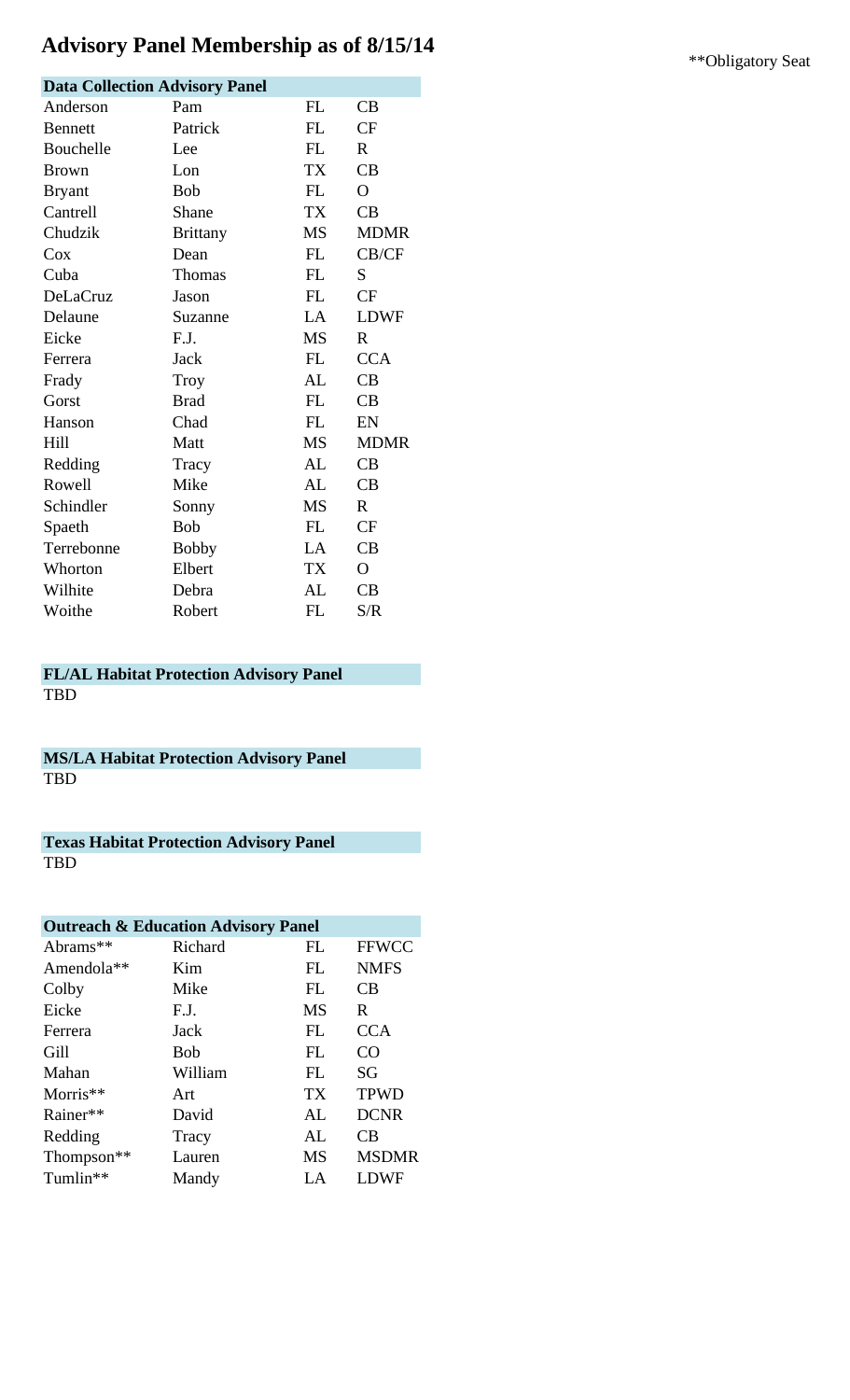# Advisory Panel Membership as of 8/15/14 **\*\***Obligatory Seat

| <b>Red Drum Advisory Panel</b> |             |       |    |  |
|--------------------------------|-------------|-------|----|--|
| Becker                         | Tom         | MS    | CB |  |
| <b>Chambliss</b>               | Jeff        | AI.   | СB |  |
| Fuller                         | <b>Brad</b> | FL    | R. |  |
| Gerica                         | Peter       | $L^A$ | CF |  |
| Green                          | Scott       | FL    | R  |  |
| Hendon                         | Read        | MS    | O  |  |
| Miller                         | Jeff        | FI.   | R. |  |
| Moritz                         | <b>Burt</b> | TX    | R  |  |
| Rawlings                       | Frank       | MS    | R. |  |
| Swindell                       | Edward      | LA    |    |  |

#### **Red Snapper Advisory Panel** Adams Tom FL CB

| Eicke             | F.J.         | <b>MS</b> | $\mathbf R$  |
|-------------------|--------------|-----------|--------------|
| Eller             | George       | <b>FL</b> | CB           |
| <b>Fitzmorris</b> | Patrick      | LA        | R            |
| Frady             | Troy         | AL        | CB           |
| Graham            | Gary         | TX        | CO           |
| Huye              | George       | LA        | R/CB/EN      |
| Nugent            | Mike         | TX        | CB           |
| Smith             | Gary         | <b>MS</b> | $\mathbf{R}$ |
| Tate              | TJ           | <b>FL</b> | CO           |
| Terrebonne        | <b>Bobby</b> | LA        | CB           |
| Thierry           | Mike         | AL        | CB           |
| Walker            | David        | AL        | CF           |
| Waters            | Donald       | <b>FL</b> | <b>CF</b>    |
| Weeks             | Monty        | TX        | $\mathbf{R}$ |
| Williamson        | Troy         | <b>TX</b> | R            |

### **Reef Fish Advisory Panel**

| $\sum_{i=1}^{n}$ |            |           |              |
|------------------|------------|-----------|--------------|
| Allen            | Ralph      | FL        | CB           |
| Anderson         | Pam        | FL        | CB           |
| <b>Bennett</b>   | Patrick    | FL        | CF           |
| Cable            | Venny      | AL        | $\mathbf{R}$ |
| Clements         | Jim        | FL        | CF           |
| DeLaCruz         | Jason      | FL        | CF           |
| Eliason          | James      | FL        | <b>CCA</b>   |
| Fetherston       | Libby      | FL        | EN           |
| Fisher           | Martin     | FL        | CF           |
| Gill             | <b>Bob</b> | FL        | CO           |
| Hickman          | Scott      | TX        | CB           |
| Huye             | George     | LA        | R/CB/EN      |
| <b>Jarvis</b>    | Gary       | FL        | CB/CF        |
| Jenkins          | Chris      | LA        | $\mathbf{R}$ |
| Lifton           | Fred       | FL        | $\mathbf R$  |
| Sapp             | Ed         | FL        | $\mathbb{R}$ |
| Spaeth           | <b>Bob</b> | FL        | CO           |
| Tate             | TJ         | FL        | CO           |
| Tucker           | Bill       | FL        | CF           |
| Turke            | Tom        | FL        | CB           |
| Walker           | David      | AL        | CF           |
| Whitfield        | Mike       | FL        | CF           |
| Zales            | <b>Bob</b> | <b>FL</b> | CB           |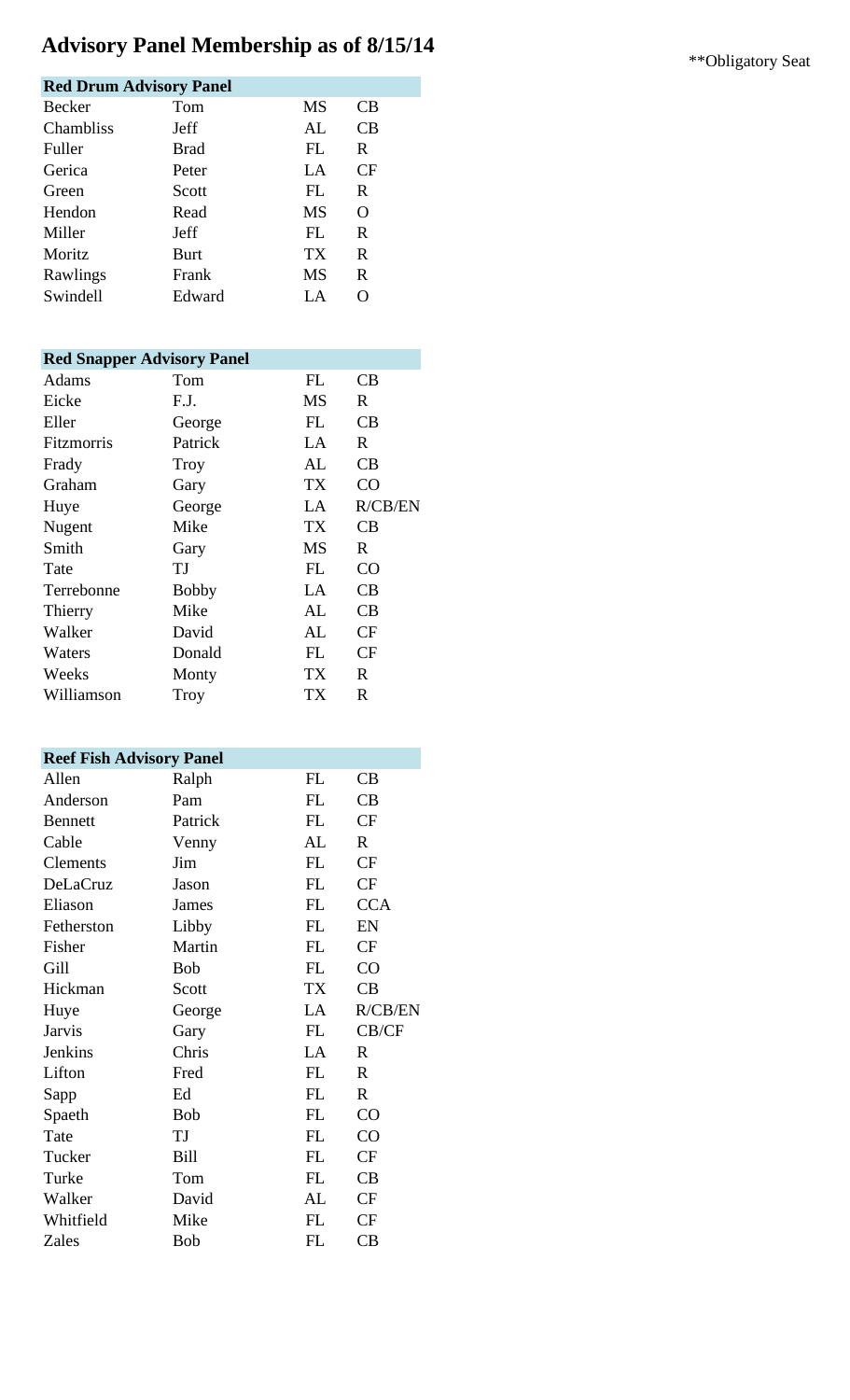# Advisory Panel Membership as of 8/15/14 \*\*\* Obligatory Seat

|              | <b>SEDAR Workshop Advisory Panel</b> |           |                             |
|--------------|--------------------------------------|-----------|-----------------------------|
| <b>Boggs</b> | Randy                                | AL        | CB                          |
| Bryant       | <b>Bob</b>                           | FL        | O                           |
| Christman    | Mary                                 | FL        | <b>MCC Stat. Consulting</b> |
| Fisher       | Mark                                 | TX        | <b>TPWD</b>                 |
| Friess       | Claudia                              | TX        | EN                          |
| Murie        | Debra                                | FL        | UF                          |
| Richardson   | Bill                                 | <b>MS</b> | <b>MSDMR</b>                |
| Sauls        | Beverly                              | FL        | <b>FFWCC</b>                |
| Stewart      | Russell                              | FL        | R                           |
|              |                                      |           |                             |

| <b>Shrimp Advisory Panel</b> |          |                 |                 |
|------------------------------|----------|-----------------|-----------------|
| <b>Bosarge</b>               | Steve    | <b>MS</b>       | CF              |
| Carinhas                     | Jack     | TX.             | CF              |
| Chauvin                      | Kimberly | $L^A$           | CF              |
| Collins                      | Julius   | <b>TX</b>       | CO <sub>1</sub> |
| Delaney                      | Glenn    | Wash, DC O      |                 |
| Graham                       | Gary     | ТX              | CO              |
| Henderson                    | Dennis   | FL.             | CF              |
| Lasseigne                    | Harris   | TX <sup>-</sup> | P               |
| Londrie                      | Harley   | TX              | CF              |
| Matherne                     | Alan     | LA              | LSU Ag. Ctr.    |
| Schultz                      | Thomas   | <b>MS</b>       | CO              |
| Williams                     | John     | FL.             |                 |

| <b>Spiny Lobster Advisory Panel</b> |             |     |          |  |  |
|-------------------------------------|-------------|-----|----------|--|--|
| Gaitanis                            | Robert      | FL. | R        |  |  |
| Kelly                               | <b>Bill</b> | FL. | ( `( )   |  |  |
| <b>Nicklaus</b>                     | Joshua      | FL. | $\Gamma$ |  |  |
| Sansom                              | Jerry       | FL. | ( )' )   |  |  |
| <b>Stafford</b>                     | Simon       | FL. | ( `H`    |  |  |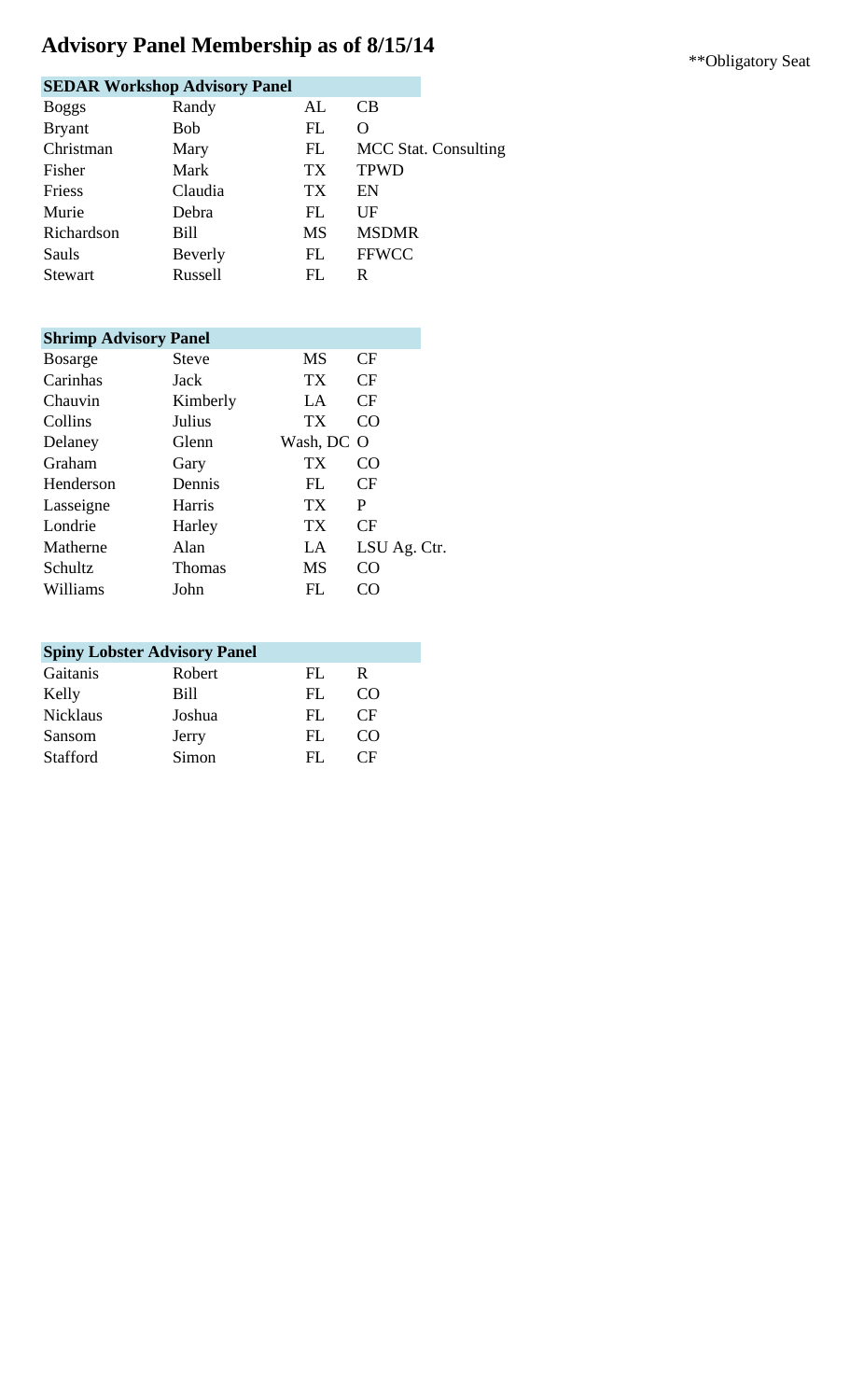## **Advisory Panel Membership as of 8/15/14**

| <b>Last Name</b>                                 | <b>First Name</b> | <b>State</b> | <b>Class</b>   |
|--------------------------------------------------|-------------------|--------------|----------------|
|                                                  |                   |              |                |
| <b>Ad Hoc Artifical Substrate Advisory Panel</b> |                   |              |                |
| Allain                                           | <b>Bret</b>       | $L^A$        | <b>SR</b>      |
| <b>Ballard</b>                                   | James             | <b>MS</b>    | <b>GSMFC</b>   |
| <b>Broussard</b>                                 | Erik              | <b>MS</b>    | <b>MDMR</b>    |
| Dale                                             | David             | FL           | <b>NMFS</b>    |
| Delaney                                          | Glenn             | Wash, DC     | $\Omega$       |
| Dodrill                                          | Jon               | FL           | <b>FWC</b>     |
| Falgout                                          | Ted               | $L^A$        | OIL            |
| Gala                                             | William           | CA           | OIL            |
| Hunger                                           | Drew              | <b>TX</b>    | OIL            |
| Huye                                             | George            | LA           | R/CB/EN        |
| Kaller                                           | Arie              | LA           | O (BOEM)       |
| Newton                                           | Craig             | AL           | SR.            |
| Peter                                            | Douglas           | LA           | <b>BSEE</b>    |
| Phillips                                         | Todd              | <b>TX</b>    | EN             |
| Schindler                                        | Sonny             | <b>MS</b>    | R              |
| Stunz                                            | Greg              | TX           | TX A&M         |
| Tackett                                          | <b>Bruce</b>      | Wash, DC     | OIL            |
| Williamson                                       | Troy              | TX           | <b>R/CB/EN</b> |

|            |             | <b>Ad Hoc Private Rec. Data Collection Advisory Panel</b> |             |
|------------|-------------|-----------------------------------------------------------|-------------|
| Eicke      | F.J.        | <b>MS</b>                                                 | R           |
| Giordano   | Paul        | FL.                                                       | EN          |
| Gorham     | Bo          | FL.                                                       | R           |
| Green      | Scott       | FL.                                                       | R           |
| Robillard  | Megan       | TX <sup>-</sup>                                           | <b>TAMU</b> |
| Sapp       | Ed          | FL                                                        | R           |
| Smith      | Gary        | <b>MS</b>                                                 | R           |
| Whitaker   | Jason       | FL.                                                       | O           |
| Williamson | <b>Troy</b> | ТX                                                        | R           |

| <b>Ad Hoc Red Snapper IFQ Advisory Panel</b> |            |               |             |  |
|----------------------------------------------|------------|---------------|-------------|--|
| Abele                                        | Larry      | FL            | R           |  |
| Adams                                        | Tom        | FL            | CB          |  |
| Archer                                       | Billy      | FL            | CB          |  |
| DeLaCruz                                     | Jason      | <b>FL</b>     | <b>CF</b>   |  |
| Gill                                         | <b>Bob</b> | <b>FL</b>     | O           |  |
| Graham                                       | John       | <b>TX</b>     | R           |  |
| Hickman                                      | Scott      | <b>TX</b>     | CB          |  |
| Horton                                       | Chris      | Wash., D.C. R |             |  |
| Krebs                                        | David      | FL            | <b>CF</b>   |  |
| Macinko                                      | Seth       | RI            | S           |  |
| Rouyea                                       | Jerry      | LA            | $\mathbf R$ |  |
| Spaeth                                       | Robert     | <b>FL</b>     | CF          |  |
| Tucker                                       | Bill       | FL            | CF          |  |
| Walker                                       | David      | AL            | CF          |  |
| Whitfield                                    | Mike       | <b>FL</b>     | CF          |  |
| Whorton                                      | Elbert     | TX            | U of TX     |  |
| Williams                                     | Tommy      | LA            | CF          |  |
| Williamson                                   | Troy       | TX            | R           |  |
| Zurbrick                                     | Jim        | FL            | CB/CF       |  |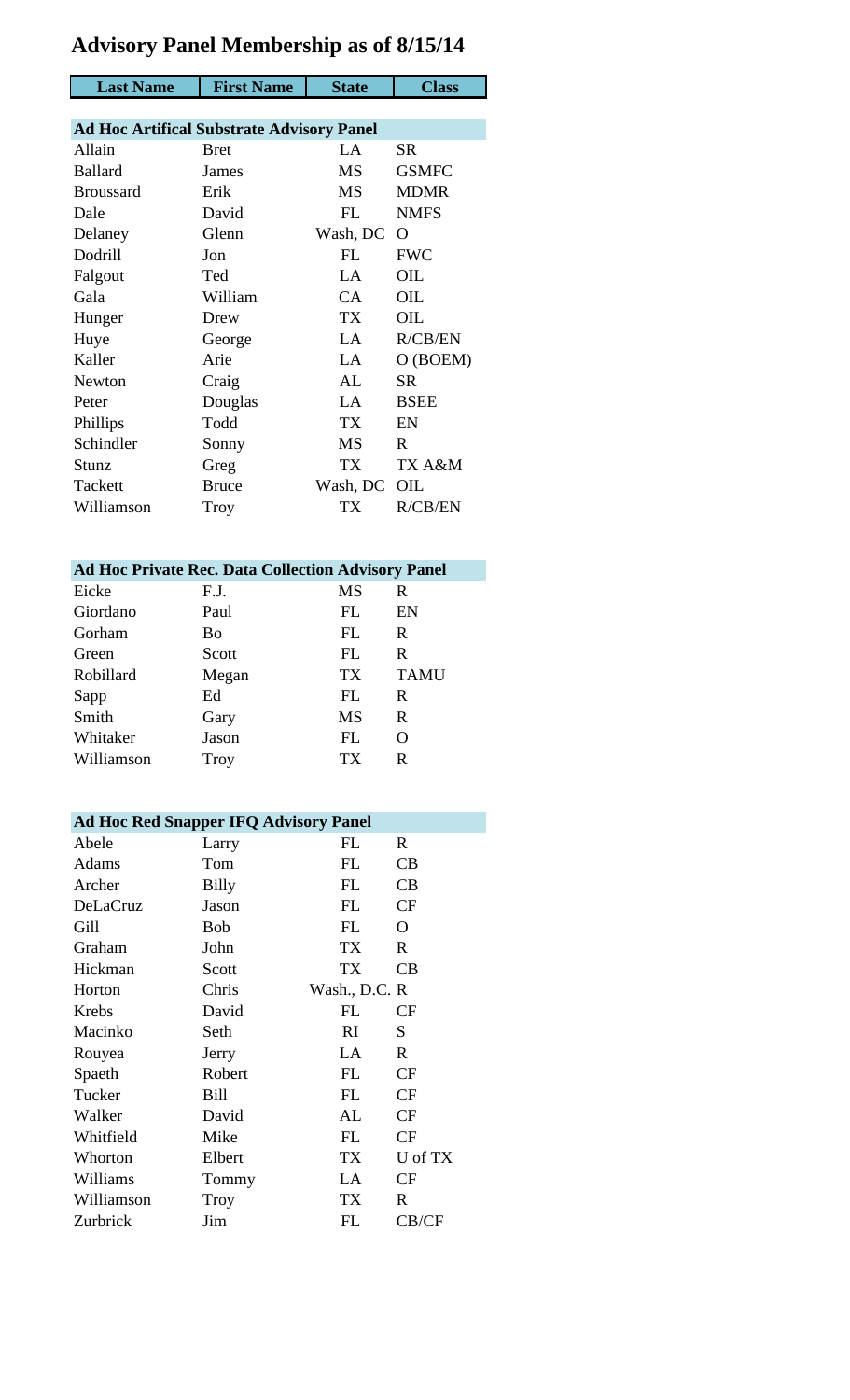## **Advisory Panel Membership as of 8/15/14**

| <b>Ad Hoc Red Snapper For-Hire IFQ Advisory Panel</b> |                |           |             |  |
|-------------------------------------------------------|----------------|-----------|-------------|--|
| <b>Bryant</b>                                         | Gary           | AI.       | CВ          |  |
| Carpenter                                             | Daryl          | $L^A$     | CB          |  |
| Frady                                                 | Troy           | AL        | CB          |  |
| Green                                                 | James          | FL        | CB          |  |
| Guilford                                              | Charles        | <b>FL</b> | CB          |  |
| Hubbard                                               | Mark           | FL        | CB          |  |
| Kelley                                                | Mark           | FL        | CB          |  |
| Langlinais                                            | Robbie         | LA        | $\mathbf R$ |  |
| Macinko                                               | Seth           | RI        | S           |  |
| Mercurio                                              | Greg           | FL        | CB          |  |
| Nugent                                                | Mike           | <b>TX</b> | CB          |  |
| Rice                                                  | Richard (Rene) | LA        | CB          |  |
| Robson                                                | Scott          | <b>FL</b> | CB          |  |
| Staff                                                 | Bill           | AL        | CB          |  |
| Sullivan                                              | Mike           | FL        | CB/CF       |  |
| Thierry                                               | Skipper        | AL        | CB          |  |
| Walker                                                | Edward         | FL        | CB          |  |
| Williams                                              | Johnny         | TX        | CB          |  |
| Williamson                                            | Troy           | TX        | R/CB/EN     |  |
| Zales                                                 | <b>Bob</b>     | FL        | CB          |  |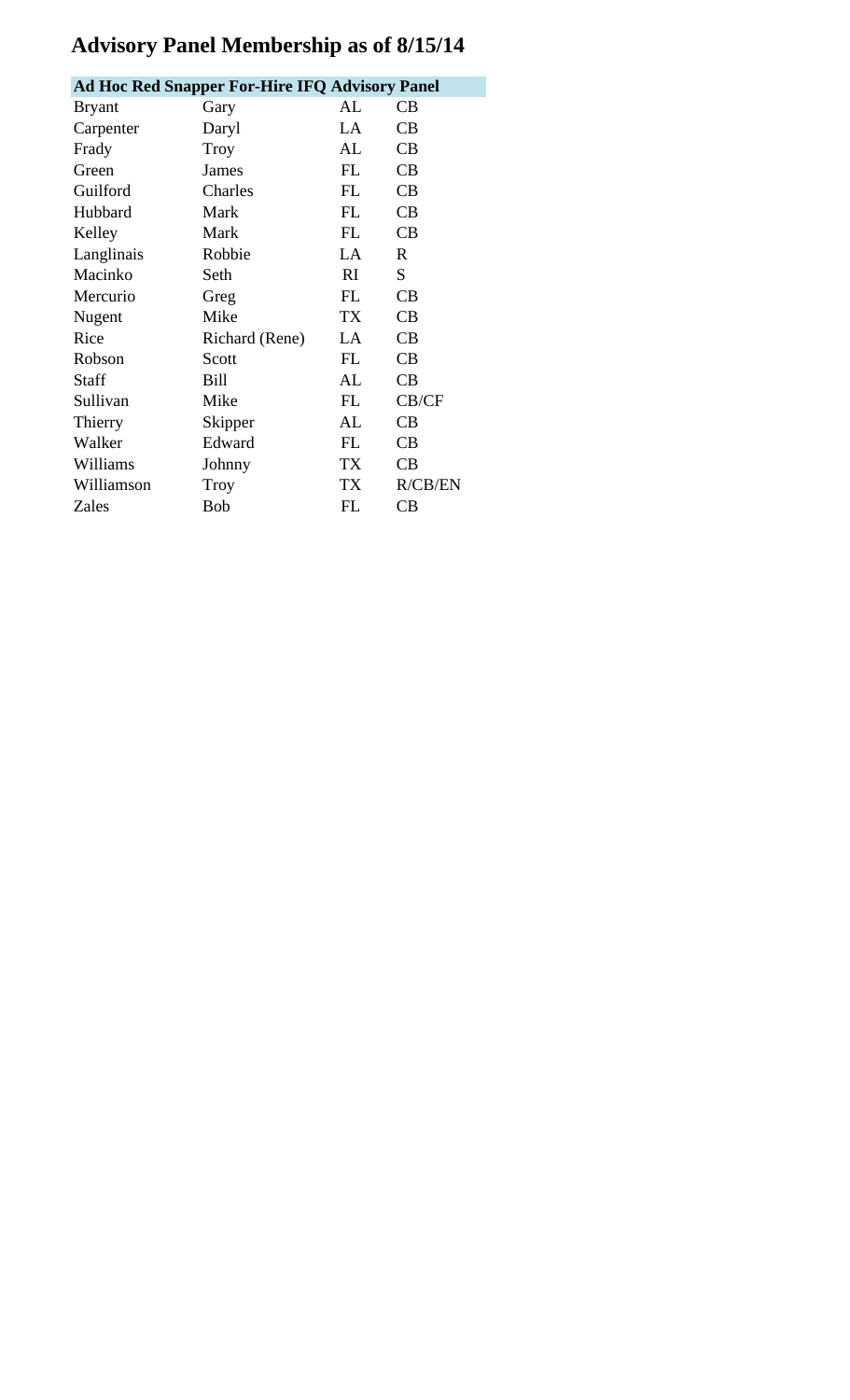| <b>Last Name</b>     | <b>First Name</b> | <b>State</b> | <b>Affiliation</b>   |
|----------------------|-------------------|--------------|----------------------|
|                      |                   |              |                      |
| <b>Standing SSC</b>  |                   |              |                      |
| <b>Barbieri</b>      | Luiz              | FL           | <b>FFWRI</b>         |
| <b>Blanchet</b>      | Harry             | LA           | <b>LDWF</b>          |
| <b>Blount</b>        | Benjamin          | Wash, DC     | Retired              |
| Cass-Calay           | Shannon           | <b>FL</b>    | <b>NMFS</b>          |
| Gill                 | <b>Bob</b>        | FL           | Comm. (other)        |
| Hendon               | Read              | <b>MS</b>    | <b>USM</b>           |
| Keithly              | Walter            | LA           | <b>LSU</b>           |
| Lorenzen             | Kai               | FL           | UF                   |
| Patterson            | William           | AL           | <b>UWF</b>           |
| Powers               | Sean              | AL           | <b>USAL</b>          |
| Stunz                | Greg              | <b>TX</b>    | TX A&M               |
| Tolan                | <b>James</b>      | <b>TX</b>    | <b>TPWD</b>          |
| Ward                 | John              | <b>VA</b>    | VA Inst. Marine Sci. |
| Whorton              | Elbert            | <b>TX</b>    | U of TX              |
|                      |                   |              |                      |
|                      |                   |              |                      |
| <b>Ecosystem SSC</b> |                   |              |                      |
| Ainsworth            | Cameron           | <b>FL</b>    | <b>NWFSC</b>         |
| <b>Browder</b>       | Joan              | FL           | <b>NMFS</b>          |
| <b>Brown</b>         | Columbus          | GA           | Retired              |
| Froeschke            | <b>Bridgette</b>  | FL           | U of Tampa           |
| Holiman              | Stephen           | FL           | <b>NMFS</b>          |
| Kimbrell             | Tristan           | LA           | Env. Law Atty.       |
| Mahmoudi             | Behzad            | FL           | <b>FFWRI</b>         |
| Matherne             | Alan              | LA           | LSU Ag. Ctr.         |
| Schirripa, PhD       | Michael           | FL           | <b>NOAA</b>          |
| <b>Simons</b>        | James             | <b>TX</b>    | Texas A&M            |
| <b>Thomas</b>        | Glenn             | LA           | <b>LDWF</b>          |
| Wu                   | Wei               | MS           | <b>USM</b>           |

TX A&M

Yoskowitz David TX

## **SSC Committee Membership as of 8/15/14**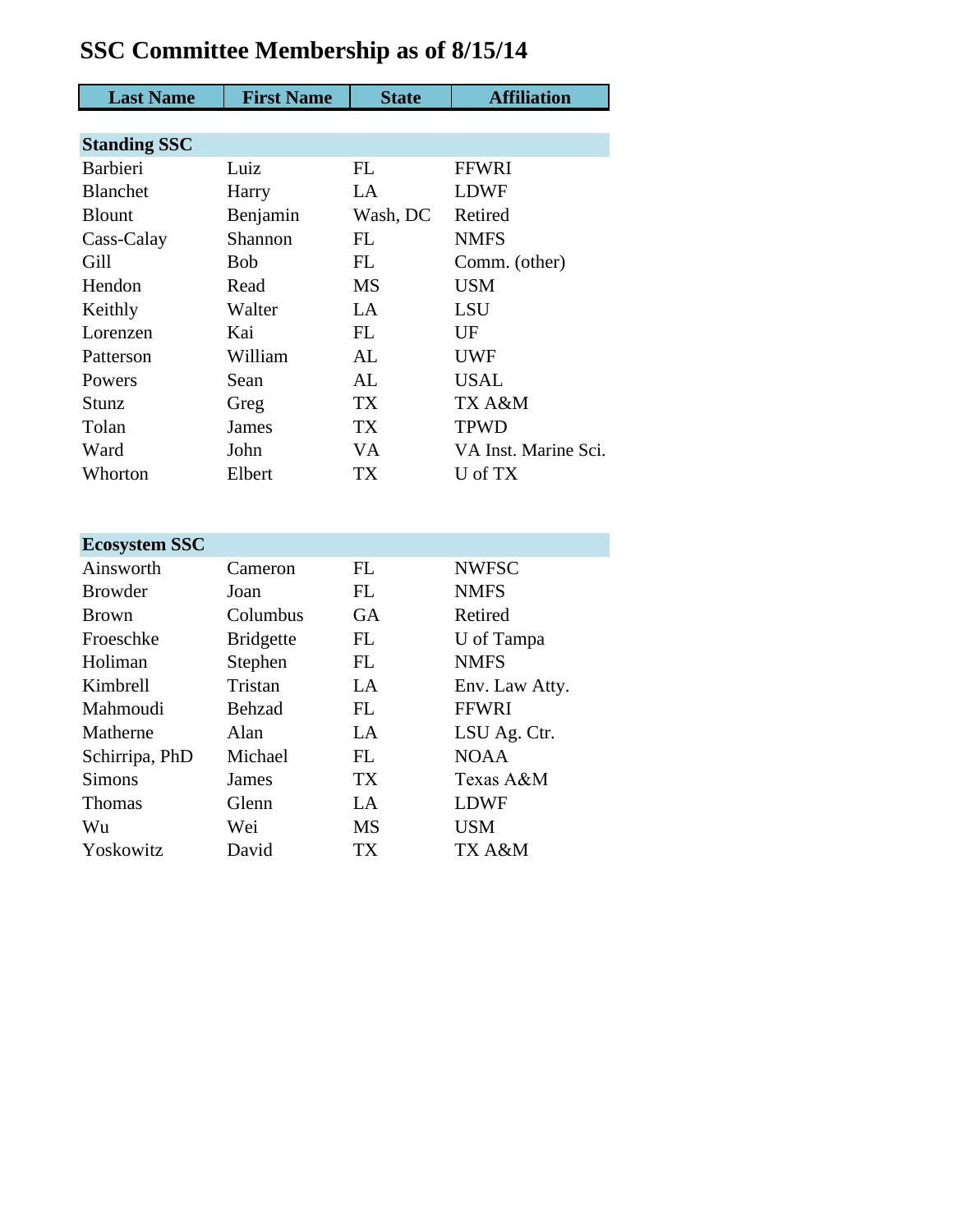# **SSC Committee Membership as of 8/15/14**

| Socioeconomic SSC |           |           |                       |  |
|-------------------|-----------|-----------|-----------------------|--|
| Anderson          | Lee       | DE        | <b>UDE</b>            |  |
| Freeman           | Matthew   | <b>MS</b> | <b>MSU</b>            |  |
| Holiman           | Stephen   | FL        | <b>NMFS</b>           |  |
| Holland           | Stephen   | FL        | UF                    |  |
| Jacob             | Steve     | PA.       | York PA               |  |
| Jepson            | Mike      | FL        | <b>NMFS</b>           |  |
| Keithly           | Walter    | LA        | <b>LSU</b>            |  |
| Larkin            | Sherry    | FL        | UF                    |  |
| Miller            | Alexander | <b>MS</b> | <b>GSMFC</b>          |  |
| Ogunyinka         | Ebenezer  | LA        | <b>LDWF</b>           |  |
| Roberts           | Kenneth   | LA        | LSU/Ag Ctr            |  |
| Schnier           | Kurt      | GA        | <b>GA State U</b>     |  |
| Ward              | John      | VA        | Va. Inst. Marine Sci. |  |
| Yoskowitz         | David     | TX        | TX A&M                |  |

| <b>Special Coral SSC</b> |               |    |               |  |
|--------------------------|---------------|----|---------------|--|
| <b>Brooke</b>            | Sandra        | FL | FSU           |  |
| Cuba                     | <b>Thomas</b> | FL | Delta S. Inc. |  |
| Jaap                     | Walter        | FL | <b>USF</b>    |  |
| Lang                     | Judith        | VA | Retired       |  |
| Ruzicka                  | Richard       | FL | <b>FFWRI</b>  |  |
| Sammarco                 | Paul          | LA | <b>LUMCON</b> |  |
| Schmahl                  | George        | TX | FFG NMS       |  |

| <b>Special Coastal Migratory Pelagics (Mackerel) SSC</b> |          |     |             |  |
|----------------------------------------------------------|----------|-----|-------------|--|
| Adriance                                                 | Jason    | LA. | <b>LDWF</b> |  |
| Porche                                                   | G. Erick | MS  | <b>MDMR</b> |  |
| Recks                                                    | Melissa  | FL. | <b>FWC</b>  |  |

| <b>Special Red Drum SSC</b> |        |                 |             |  |
|-----------------------------|--------|-----------------|-------------|--|
| Adriance                    | Jason  | LA              | LDWF        |  |
| Fisher                      | Mark   | TX <sup>-</sup> | <b>TPWD</b> |  |
| Hill                        | Matt   | MS              | <b>MDMR</b> |  |
| Lowerre-Barbieri Susan      |        | FL              | <b>FWRI</b> |  |
| Tolan                       | Jim    | TX <sup>-</sup> | <b>TPWD</b> |  |
| Whorton                     | Elbert | TX.             | <b>UTMB</b> |  |